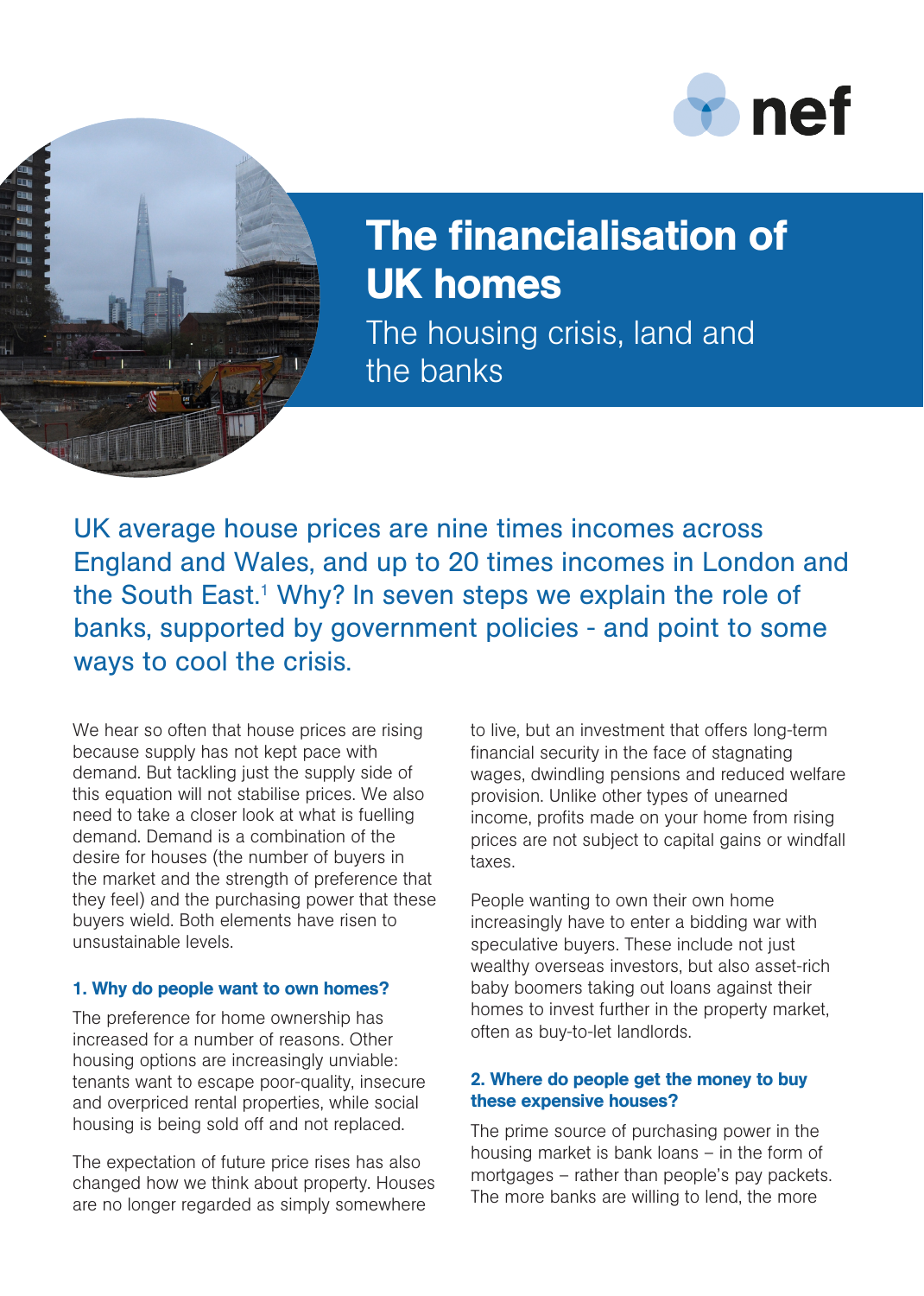#### Isn't it harder to get a mortgage these days?

The idea that there is an excess of mortgage credit might not chime with people's experiences of trying to get mortgages. Since the 2008 crash, stricter requirements for credit checking and a more cautious approach by banks, have made getting a mortgage more difficult for some. However the amount of mortgage credit in the economy is still growing because, even if the number of mortgages awarded within a given period falls, as house prices rise, bigger mortgages are needed.

To ensure that people are still able to take on these mortgages despite stagnating incomes, the market has adjusted. For example by allowing people to pay off mortgages over longer periods – up to 35 years now rather than the previous limit of 25, and through the extension of the Government's Shared Ownership scheme allowing people to take mortgages out to buy small chunks of a property.

money floods into the housing market. This is one of the key reasons that prices have been able to race ahead of most people's wages. The credit that banks lend for mortgages is not money in someone else's savings account, but new money created specifically to fund the loan. As banks become more and more willing to grant large mortgages, the supply of money to the economy - and therefore purchasing power increases.2

## 3. Why are banks prioritising mortgage lending?

In recent decades, banks in advanced economies have begun to lend more and more against property, mainly in the form of domestic mortgages. A recent study in 17 countries found that the share of mortgage loans in banks' total lending portfolios has roughly doubled over the course of the past century.3 The UK is a prime example, with domestic mortgage lending expanding from 40% of GDP to 60% since the 1990s.

It was the deregulation and liberalisation of the credit market in the 1970s and 1980s that kick-started the shift towards this preference for mortgage lending over other activities, as banks and building societies were for the first time allowed to grant credit to households against the value of their homes.<sup>4</sup> Previously, only building societies, controlled by their members, were permitted to issue mortgages.

Since this deregulation, the UK finance sector has changed considerably. Banks have merged and grown bigger, developing a more hands-off, centralised approach to their lending activity. Automated credit-scoring techniques are used to make loan decisions and alongside this, banks have developed a strong preference for securing lending against collateral, in particular property.

The incentive for this preference is clear: If a bank lends against a property and the

## What is speculative investment?

Speculation or speculative investment is the practice of putting money into some sort of tradable good – whether a share in a business, or a property – in an attempt to profit from fluctuations in its market value. It is often deemed a risky way to make a profit, as the amount you invest could be entirely lost if the market value of the tradable good falls.

However, with regular periods of rapidly rising house and land prices, property speculation is the most popular form of profiteering in the UK. Housing in this country is by far the largest single source of wealth, making up almost half of total household assets.<sup>5</sup>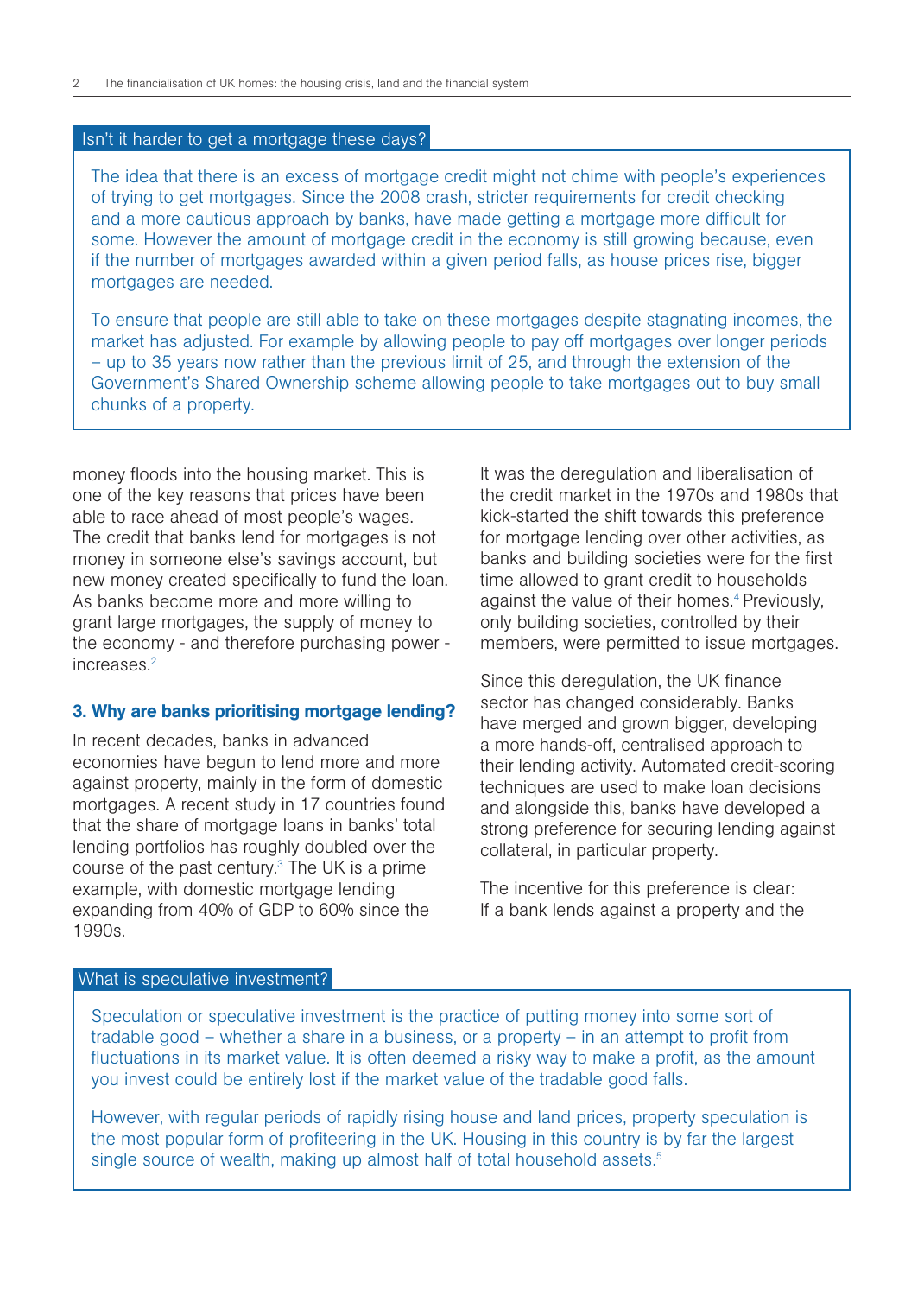borrower doesn't keep up their repayments, the bank ends up with the house and the land it sits on. Other forms of lending require more involvement on behalf of the bank and are simply riskier: if a bank lends to a business and the business goes bust, the bank gets nothing.

With the majority of UK loans now funding mortgages, most new money in our economy is being pumped into land and housing.

# 4. How does the demand for houses affect supply?

The high level of demand in the housing market has had a huge impact on the price of land. In fact, three quarters of the rise in UK house prices since the 1950s can be explained by rising land prices $6 -$  and there is a selfreinforcing cycle at work that keeps these prices high.

If land costs a lot, stakes are higher for developers wanting to acquire it to build on, because the project will cost them more overall. As such, the prices of the homes they build have to be higher for the developer to turn a decent profit. The risk with building lots of new homes in a particular area is that it could have the effect of lowering prices. There is therefore a perverse incentive for developers to trickle out housing supply, in order to keep local prices up.

# 5. Can prices keep rising forever?

If the growth of mortgage lending outpaces the supply of new homes, then prices will inevitably continue to rise: there is more money chasing the same number of homes and so prices inflate.

The cycle goes like this: as land and house prices rise, households are forced to take out larger mortgage loans to get on the housing ladder, boosting banks' profits and capital. The boost in profits and capital enables banks to issue more loans, which further pushes up prices. This process can continue even when house prices are many times people's incomes, sustaining the expectation that prices will rise, as laid out in Figure 1.

Is there a breaking point? The process can continue until there is an economic shock and people's incomes can no longer keep up with debt repayments. Indeed, as the ratio of house prices and mortgage debt to income increases, the economy becomes more vulnerable to any change that would spark a larger portion of people's income to be taken up in debt repayments on their mortgages: such as a fall in salaries or rise in interest rates.

Such a change, if significant enough, would see the whole process goes into reverse: mortgage defaults, falls in house prices and therefore in people's net wealth. This would spark a contraction of bank lending, a recession in spending and, potentially, a financial crisis.

## 6. What are the wider economic risks?

For those lucky enough to own homes, rising prices give the feeling of rising wealth and encourage more spending (the "wealth effect"). Unsurprisingly, this wealth is not evenly distributed across the population. The wealthiest 10% have an average of £420,000 worth of property - compared with the least wealthy half of the population who have negligible or no property wealth, either because they are renting, or because their mortgage accounts for such a large share of the value of their property.<sup>7</sup>

Because of the interrelatedness of house prices and our nation's spending patterns, it is not only home owners who might fear a change to the current system. Household spending contributes around two-thirds of GDP growth in the UK, and therefore the purchasing power of the population is vitally important for the UK's wider economic health.<sup>8</sup>

If an unplanned housing downturn prompted people to tighten their belts, economic activity is likely to slow.

It is therefore hardly surprising that the first thing the former coalition government did to try and boost spending and the economy postcrisis, was to boost house prices and home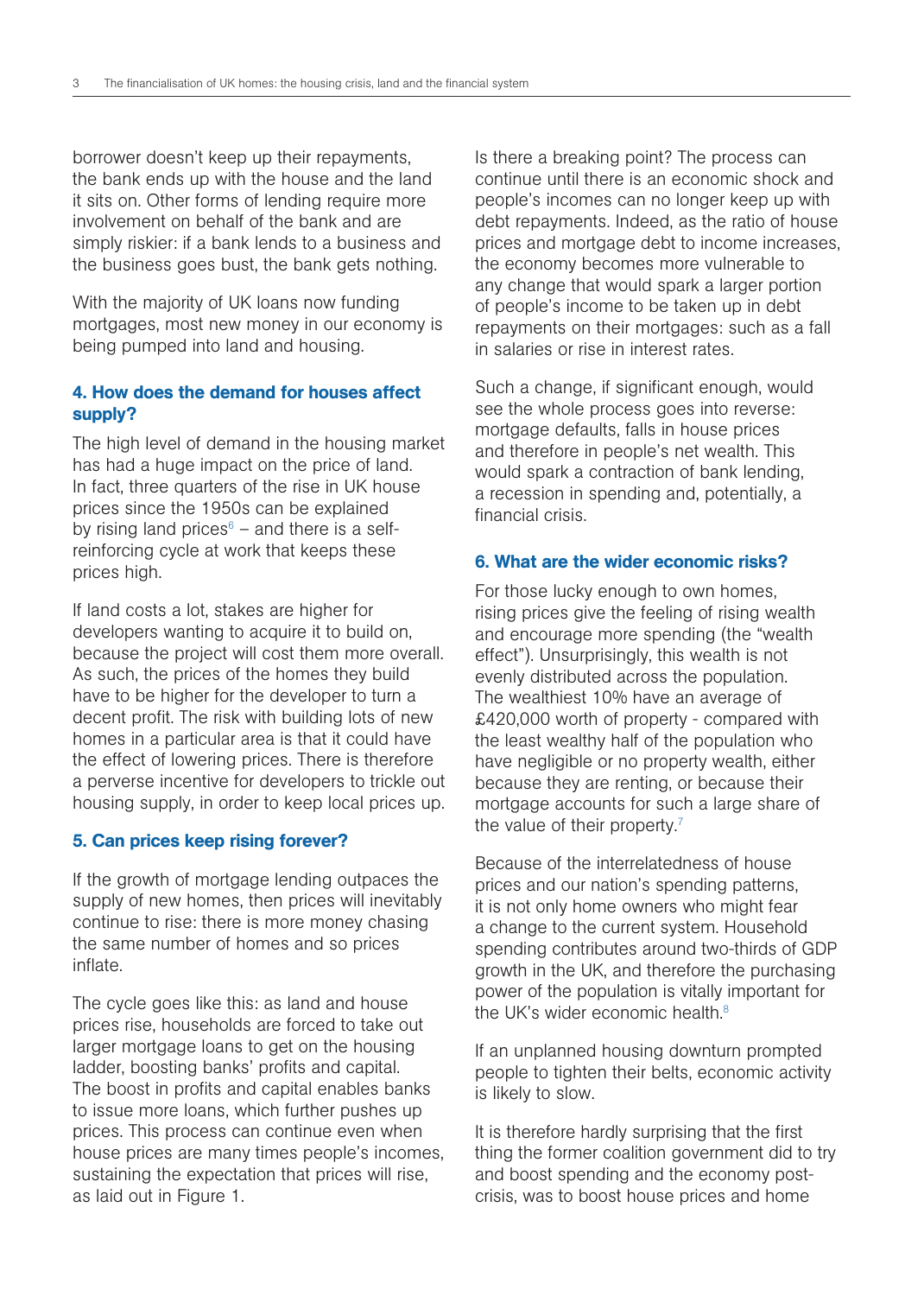

When banks reach a certain size their failure poses such a risk to the wider economy that governments must bail them out if they run into trouble. This creates an incentive for such banks to take more risks than they would otherwise, a key cause of the financial crisis of 2008.

As the gap between house prices and incomes gets bigger, the shortfall is being filled with loans from a banking sector that, as we learned during the crisis, is too big to fail. The result is a dependency of the economy on rising house prices – a dependency mediated by the banks.

ownership by subsidising mortgages via the Help-to-Buy equity loan scheme.

But the growing preference for mortgage lending comes at the cost of funds for the productive economy – loans for business expansion, infrastructure and the job creation that comes alongside it.

In aiding the creation of an economy that runs off mortgage debt rather than through boosting spending power via increases in wages, productivity and trade, we've become entrenched in a housing affordability crisis with a great human cost. The burden of mortgage debt is now increasingly falling on the shoulders of the young, much more so than any other time in the last 20 years.9

Soaring house prices are not just a problem for first time buyers wanting to buy a house. They create a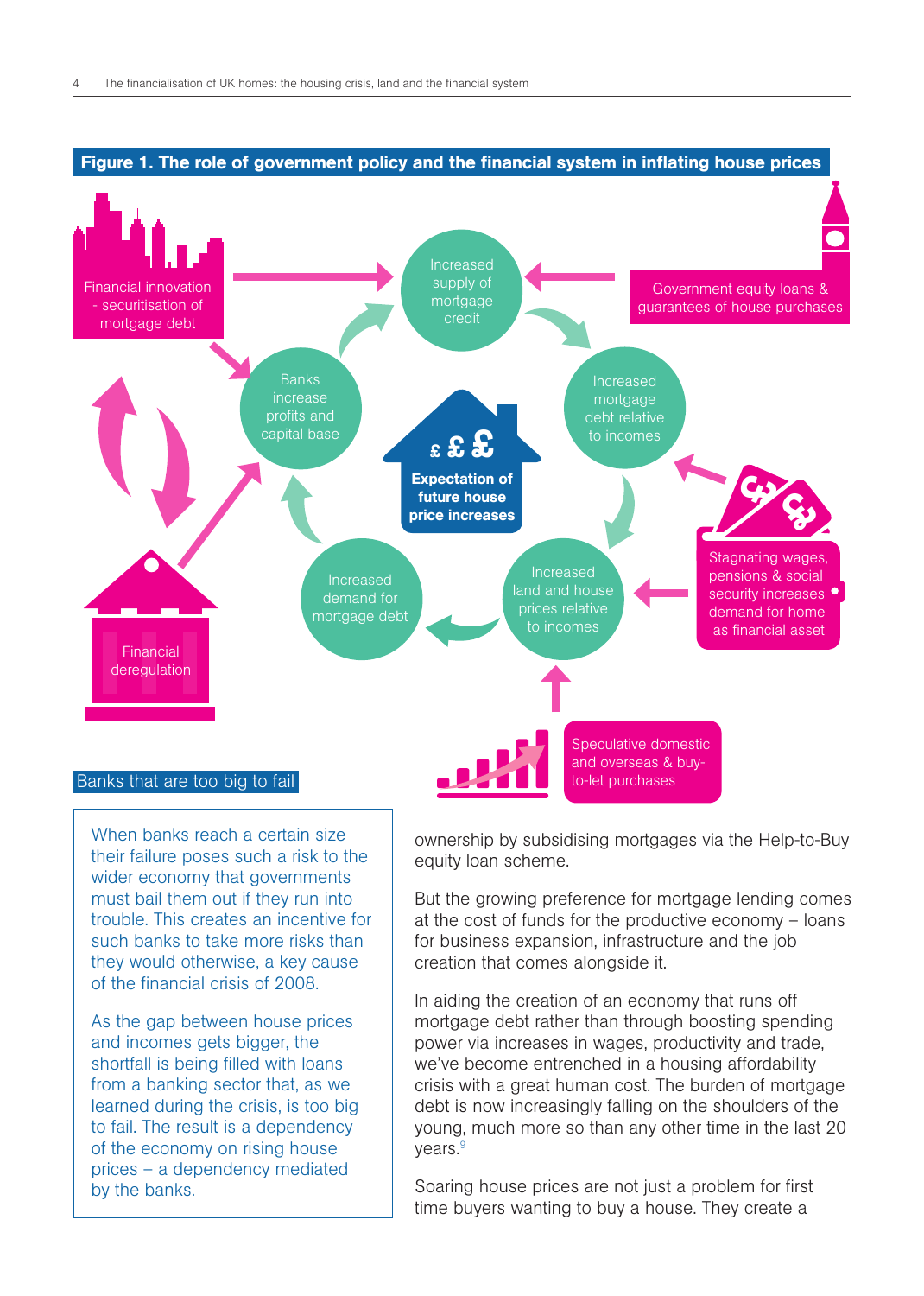powerful financial incentive for people to "overconsume" the housing we have whilst directing government spending away from supporting real housing needs.

The result is a widening of the gap between the housing haves and the have nots. Families paying social rents are being shipped out of areas of rising prices as the land their homes sit on is sold to developers.<sup>10</sup> Overcrowding is becoming prevalent and there has been a 55% rise in street homelessness since 2010.11,12

# 7. How do we fix this?

Mortgage debt cannot outgrow incomes forever, even if it is subsidised by governments. At a certain point, people will begin to cut back as more and more of their wage packets are taken up with mortgage repayments. Rather than waiting for this inevitable crash, is a different path possible?

NEF is working with campaigners, researchers and policy-makers to develop proposals that will stabilise house prices and ensure we have sufficient good-quality homes for the developing needs of the population. Three areas we will focus on:

- 1 Achieving a pluralism of housing models and improving options for debt-free homes across the UK
- support the growing tenants' movement to professionalise the private rented sector, making it more secure and priced according to people's incomes
- boost the stock of non-market housing including homes with social rents and community-led schemes, and develop new models of no-debt or low-debt ownership
- rebalance demands on space with regional development strategies and investment in jobs and infrastructure outside London and the South East
- 2 Deterring speculative investment in property and land

# Why building more homes for private sale will not solve the affordability crisis

Aside from the fact that government attempts to stimulate private house building have largely failed, there is a risk with simply seeking to expand the supply of private homes in the context we have described. That's because new builds are likely to be bought up by those with capital or an existing property behind them, without meeting the real housing need of the rest. The cycle and effects of rising prices continue.

Between 1991 and 2011, an extra four million homes being built did nothing to increase space for those most in need. 36% of the new rooms created through this house building went to the 10% of the population who were already the most generously housed. On the other end of the spectrum, the least generously housed 10% of the population (those with the least rooms per person) gained no extra rooms at all.13

- develop a new tax to capture the rising value of land for the public good
- support schemes where land is held by either a public body or community, separating the cost of land from the cost of homes
- develop secure, attractive pensions and alternative savings and investment options, to reverse the growing dependency on housing wealth to pay for retirement and old age care
- 3 Building a more diverse banking sector and tackle excessive mortgage credit
- ensure banks hold more capital against mortgage loans and keep the loan until maturity, rather than packaging up and selling on